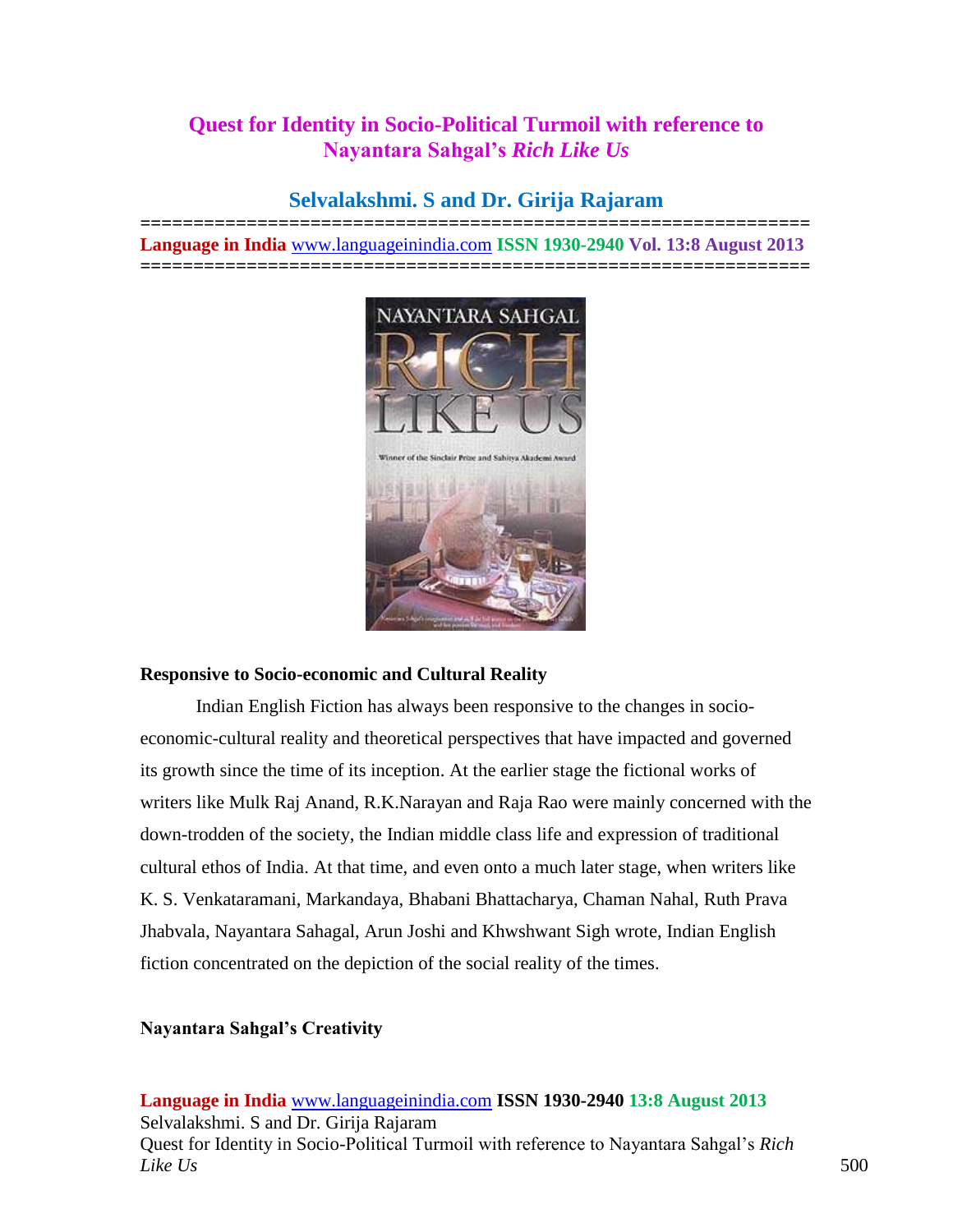

**Nayantara Sahgal**

Nayantara Sahgal has written nine novels and eight works of non-fiction. She is the recipient of the Sinclair Prize for Fiction, the Sahitya Akademi Award and the Commonwealth Writers' Prize. A member of the Sahitya Akademi's Advisory Board for English till she resigned during the Emergency, Sahgal served on the jury of the Commonwealth Writers' Prize in 1990 and 1991. She has held fellowships in the United States at the Bunting Institute, the Woodrow Wilson International Center for Scholars and the National Humanities Center. She is a member of the American Academy of Arts and Sciences and was awarded an honorary doctorate in literature by the University of Leeds in 1997. She is associated with the founding of the People's Union for Civil Liberties and served as its vice-president during the 1980s.

### *Rich Like Us* **– A Fascinating Novel Presenting the Multi-facet Life in India**

*Rich Like Us* is a fascinating novel presenting a multi-faced picture of modern India. The reality emerges as the story unfolds in its multi-faceted, multi-layered, and complex manner, but in a way that the reader does not lose his/her way. It is a complexity that does not baffle –a complexity that suggests wonderfully the multi-faceted complex land that is India.

#### **Deferred Exploration Creates Curiosity and Expectation**

**Language in India** [www.languageinindia.com](http://www.languageinindia.com/) **ISSN 1930-2940 13:8 August 2013** Selvalakshmi. S and Dr. Girija Rajaram Quest for Identity in Socio-Political Turmoil with reference to Nayantara Sahgal's *Rich Like Us* 501 Despite the many rich layers, there is, a sense of judicious restraint guiding the writer through scores of side-alleys beckoning to be explored, back on to the main path of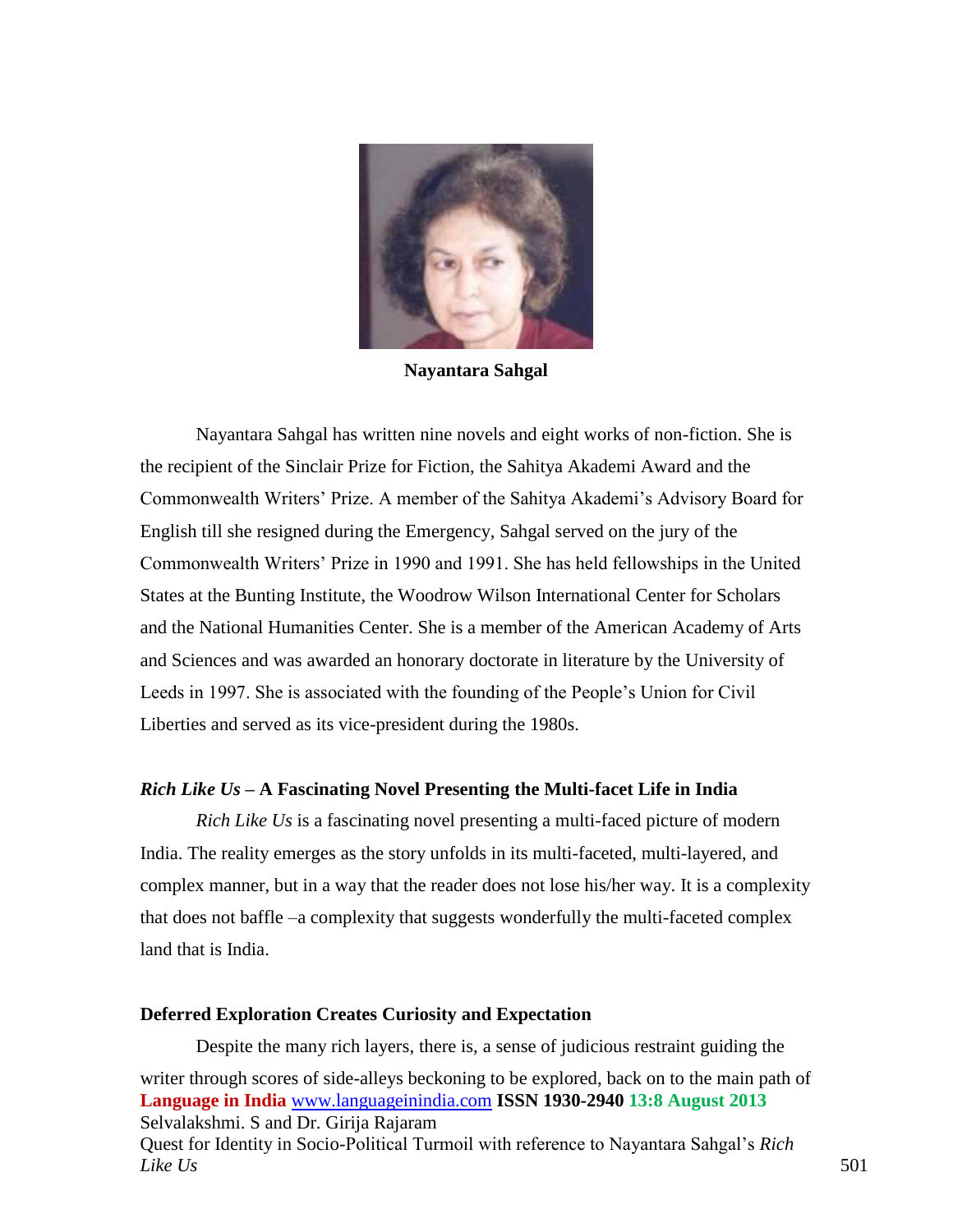the narrative. The suggestion is aptly made of riches waiting to turn up, but whose fullest exploration is deferred, giving it the majesty of deep waters with the promise of priceless gems lying under the depths. The novel runs on the oddly parallel life tracks of two very different women. A time promising wealth for the corrupt, but terrifying with sterilization for the poor and jail for the critical; and the Emergency changes forever the lives of both women. The paper focuses on Rose, an English woman who searches for her identity in the socio-political turmoil.

### **An English Woman in Search of Her Identity**

Rose, the lower-class English woman becomes the second wife of Ram Grewal. Rose gets a distinctive place in Indian fiction by her Cockney speech and also by her habit of speaking her mind without any hesitation. Sahgal has done an exceptional job in portraying the strong minded woman. Though an outsider, and bearing a vestige of colonial authority, she represents the Gandhian values which are losing ground in modern India.

### **Rose on Values and Ideals of Gandhi**

The readers encounter Rose when she is helping Dev's wife, Nishi to entertain a visiting Mr. Neumen, an American garment business man who has come to investigate her husband's failure to maintain manufacturing standards. Instead of trying to impress Mr. Neumen, Rose speaks about her father-in-law from whom she has come to know the values and ideals of Gandhi; she talks about his humble origin to Neumen:

'E was villager, that's wet 'e was, and that's wet 'e stayed till 'is dying day. Anyone wanted to do business with 'im came and sat on the floor, English people an' all, and did it 'is way. They knew who they were dealing with a proper business man down to 'istoes who knew everything there was to know about whatever 'e was adding not like nowadays when the business is minding itself and you're sitting pretty with the loot (page-6 *Rich Like Us*)

**Language in India** [www.languageinindia.com](http://www.languageinindia.com/) **ISSN 1930-2940 13:8 August 2013** Selvalakshmi. S and Dr. Girija Rajaram Quest for Identity in Socio-Political Turmoil with reference to Nayantara Sahgal's *Rich Like Us* 502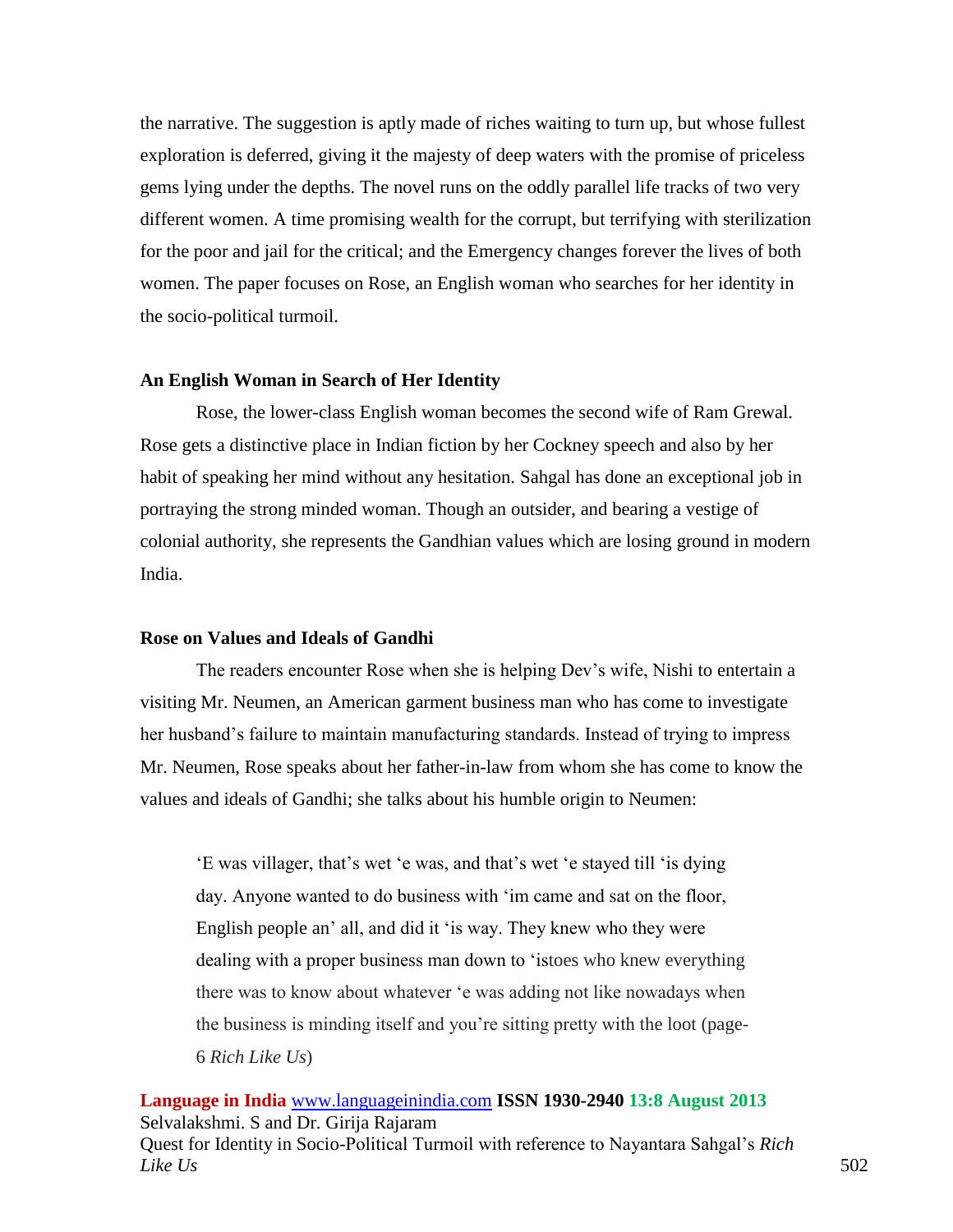### **Optimistic and Forgiving**

Rose becomes a legend because of her qualities which she maintains throughout the fiction. She is an optimistic person who forgives everyone and tries to see only the good qualities with her relations and friends. The readers get impressed by her character. Rose's life becomes a question mark when her husband, Ram becomes bed-ridden because she can't claim her legal rights in the house. Dev, Ram's first wife's son takes hold of all the property of Ram. Dev hates Rose and openly says, "One of these days I'll break her neck" (page-11 RLU)

### **Choosing to be a Second Wife and Consequences**

Rose's only hope in India is this man Ram. She believes him without any doubt so she agrees to marry him though he is already married. Mona, Ram's first wife becomes the mistress of the house, Rose doesn't know what her future is in Ram's house, but she works for the improvement of Ram's business. When Ram becomes bed-ridden Rose is engulfed by anxieties about her future. She shares her worries with Sonali, an ICS officer, "What's worrying me," said Rose "is I don't know what my legal rights are if anything happens to Ram. He never made a will. We're a joint family and Dev is already helping himself to Ram's money (p51- RLU).

### **Fighting Forgery**

Dev tries to take revenge on Rose. He behaves very meanly towards her. According to him, she is not having any rights in the house, or over the property. Rose's condition becomes very bad due to emergency. People like Dev who have money and power use the situation very well to build their career. Dev forges Ram's signature to withdraw his money from the bank. Sonali who wants to help Rose argues with the Bank manager about it and warns him, but the manager pleads with her that he is helpless; and the condition is different, since he has crossed the cheque only by higher order. Dev actually plans to kill his father for the complete rights for the property. Rose overhears the conversation and shares her fear with Sonali. She says:

**Language in India** [www.languageinindia.com](http://www.languageinindia.com/) **ISSN 1930-2940 13:8 August 2013** Selvalakshmi. S and Dr. Girija Rajaram Quest for Identity in Socio-Political Turmoil with reference to Nayantara Sahgal's *Rich Like Us* 503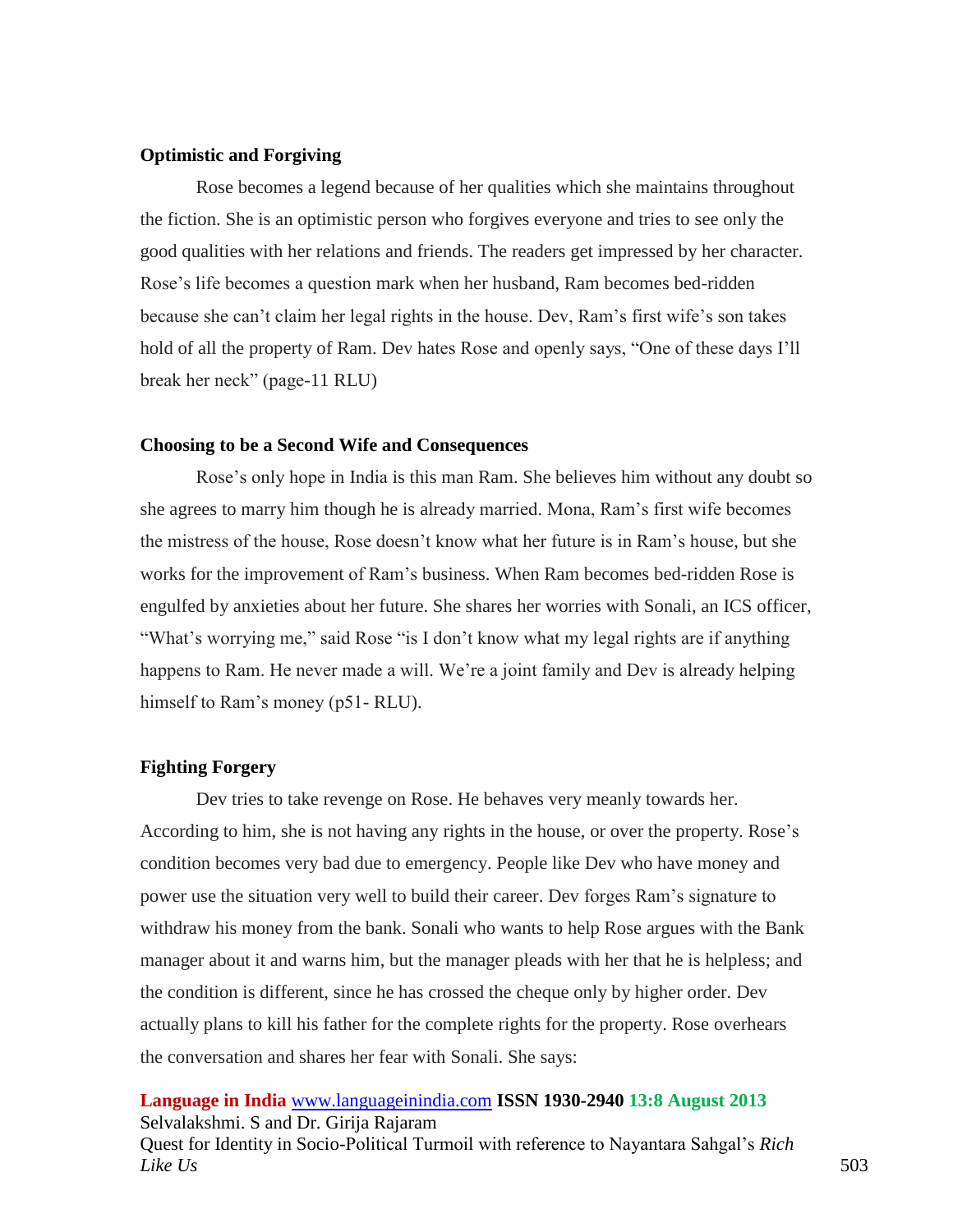It sounded as if he was trying to kill the man than cure him. He said it would be quite possible to finish him off, yes that's what he said, finish him off with salt tablets, ordinary salt, instead of his medicine, because plain salt in big enough doses could kill a man in that condition" (P-51RLU)

#### **A Refugee and Slave in Her Own House**

Rose knows that Dev is talking about his father, but she is helpless. She can't ask help from anyone. She is leading a life of a refugee in her own house. The author makes it very clear about the life of Rose in India, "Rose had been wretched after her arrival in India, with a rebellious active misery quite different from the creeping uneasiness she felt now, more than forty years later" (P-61). But she maintains to have the kind and humble character till the very end. This good character makes Rose to shine like a pole star in the novel.

Rose lives like a slave with Dev. When Nishi, Dev's wife says that she will take her out "There was sudden gleam in Rose's eye and she said, If you're driving into town, I'll come along with you".(P-86 RLU) The words of Rose brings out the fact that she is longing for some fresh air. Though she leads a miserable life, she shows only care and kindness to everyone. She fights with Nishi when she forces Kumar, her servant who is beyond the age of sixty years, to have vasectomy. Rose tells her Kumar is at the age of Nishi's father. At Dev's house Rose can get some concern only from Nishi, but she fights even with her for the sake of poor Kumar. Through this incident the author clearly reveals the real character of Rose to the readers.

#### **Symbols Representing Thoughts**

Rose worries much about the beggar who is without hands. She wants to get artificial hands for the beggar when she gets her share from Dev.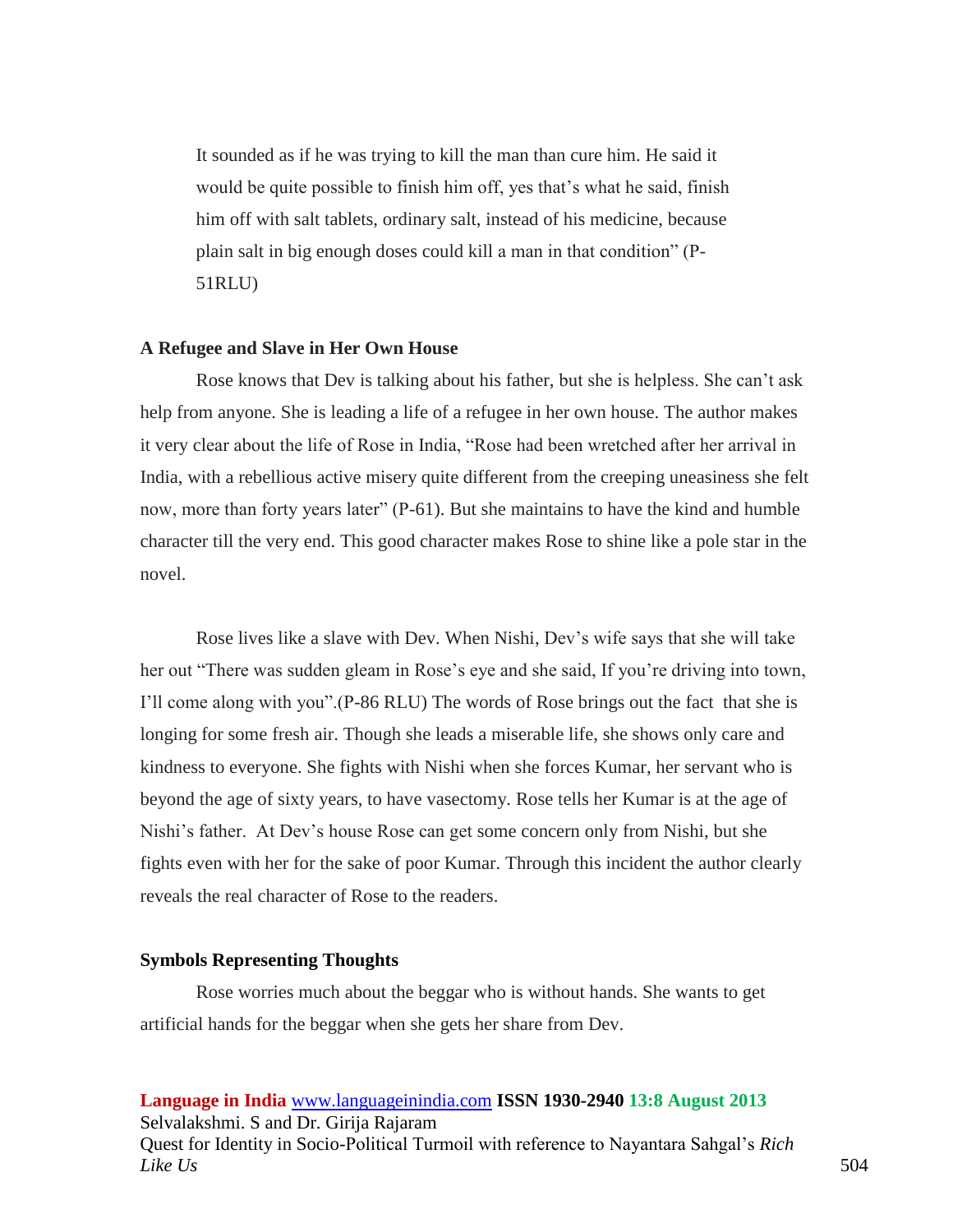She would have to talk to Nishi about money matters, ask her to arrange whatever meager settlement Dev was willing to make. It would not do to let matters drag on. Once Ram was gone, and it could happen tomorrow, she'd be entirely at Dev's mercy, having to beg for every penny. Ram's breathing body induced a restraint that would snap when life left it, when the body itself no longer lay upstairs, a mute but august reminder of who was master of the house. (P-279-280 RLU)

### **Male-chauvinist Attitude**

Dev's male-chauvinist attitude makes him express very demeaning words about Rose. He says "she was my father's keep, so why shouldn't I control her account?" or "she nearly killed my mother" or "she lorded it over the house, bossed the show when it was my mother's house" (P-275 RLU)

### **As a Yogi**

Rose wants to put an end to the entire problem with Dev. She is in need of a solution; she is in need of peace; so she sits like a yogi in the cross-legged posture in search of it. All her confusions are beautifully cleared. She thinks about Mona's words that Dev is her son and she only wants to correct him and make him realize his mistakes. But all get changed when "she was on her knees in the act of getting up when a cloth came down over her head, arms pinned hers down, and she heard a thick satisfied grunt as she lost consciousness." (P-282 RLU)

### **Finest Moment**

Rose's finest moments come when she is attending a cocktail or dinner party. Although others are embarrassed by her blunt, unvarnished talk, she frequently delivers her opinions on some of the most important matters in the country. The rampant corruption at all levels makes Rose to lose her basic rights.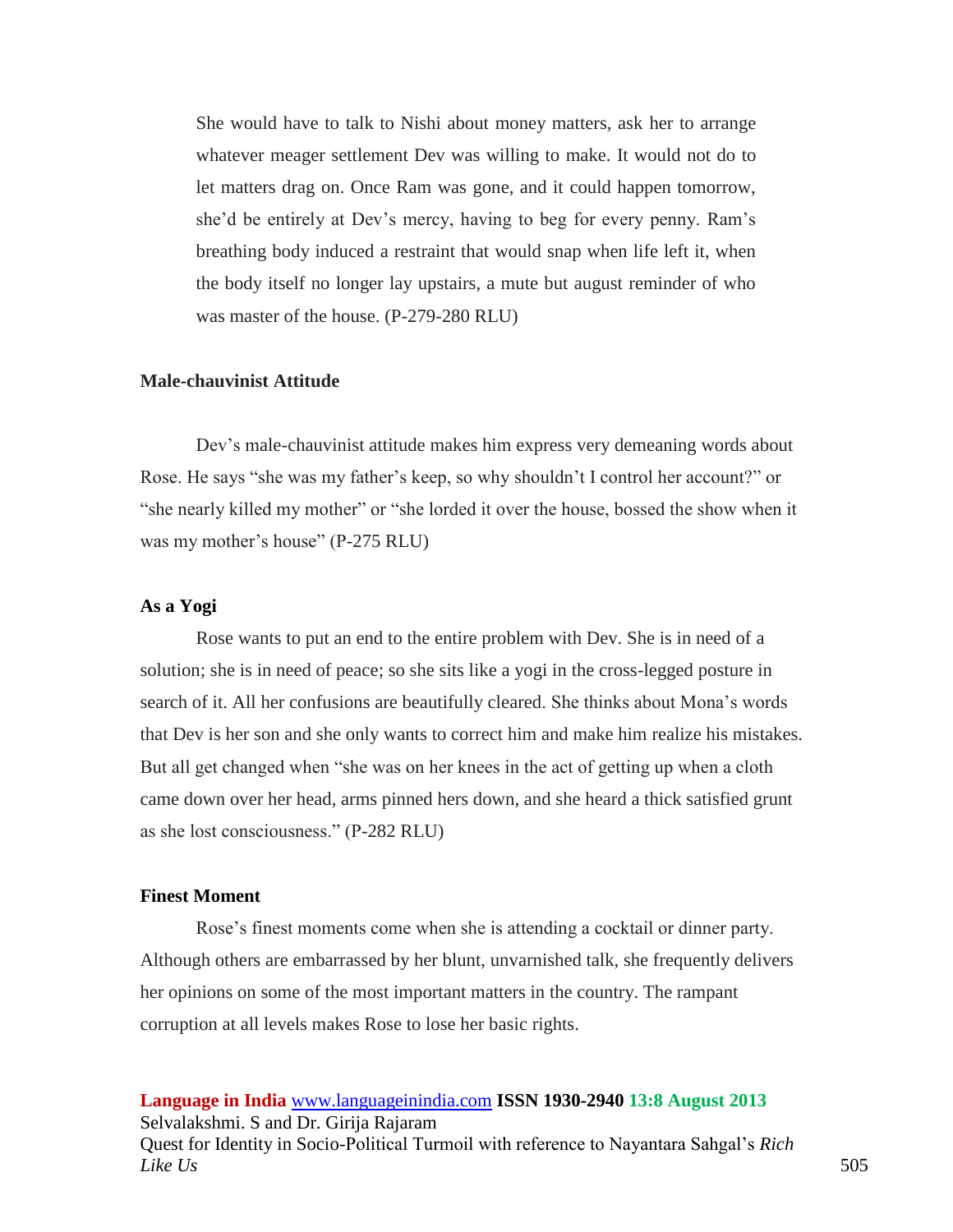As a second wife she is unable to claim any rights from Dev, her stepson. The politics and law also support Dev because he has the money. The money gives him even a cabinet minister's post. The good attitude of Rose helps her forgive Dev for the cruelty which he has shown her. When she thinks that she can bring Dev to the right path, Dev makes her take the path of eternity. The author brings to the reader the gruesome fact that male dominance and corruption (all over the country) has taken away the life of an innocent, kind-hearted, caring woman.

### **Memorable End**

Rose's search for her identity in the socio-political turmoil brought her to the horribly tragic end. Even though she faced a tragic end, she has become a memorable woman because of her unmatched, unique identity.

### **References**

===============================================================

### **Primary Source**

1. Rich Like Us- Sahgal Nayantara-Harper Collins *publishers* India, 1999.

#### **Secondary Source**

### **Journal**

1. South Asian Review, Powers Janet-Polyphonic Voices In Nayantara Sahgal's Rich Like Us, 2003(Print)

2. The Quest, Parikh A. Bharati, Historicising India in *Rich Like Us*, 1992. (Print)

### **Web-sites**

1. [http://www.projectguru.in/publications/introduction-to-indian-literature-in-english-](http://www.projectguru.in/publications/introduction-to-indian-literature-in-english-over-the-ages/)

[over-the-ages/](http://www.projectguru.in/publications/introduction-to-indian-literature-in-english-over-the-ages/)

2. [www.penguinbooksindia.com/en/content/](http://www.penguinbooksindia.com/en/content/nayantara-sahgal)**nayantara**-**sahgal**

3. [http://www.goodreads.com/book/show/1625092.Rich\\_Like\\_Us](http://www.goodreads.com/book/show/1625092.Rich_Like_Us)

**Language in India** [www.languageinindia.com](http://www.languageinindia.com/) **ISSN 1930-2940 13:8 August 2013** Selvalakshmi. S and Dr. Girija Rajaram Selvalakshmi. S. Research Scholar

===============================================================

Quest for Identity in Socio-Political Turmoil with reference to Nayantara Sahgal's *Rich Like Us* 506